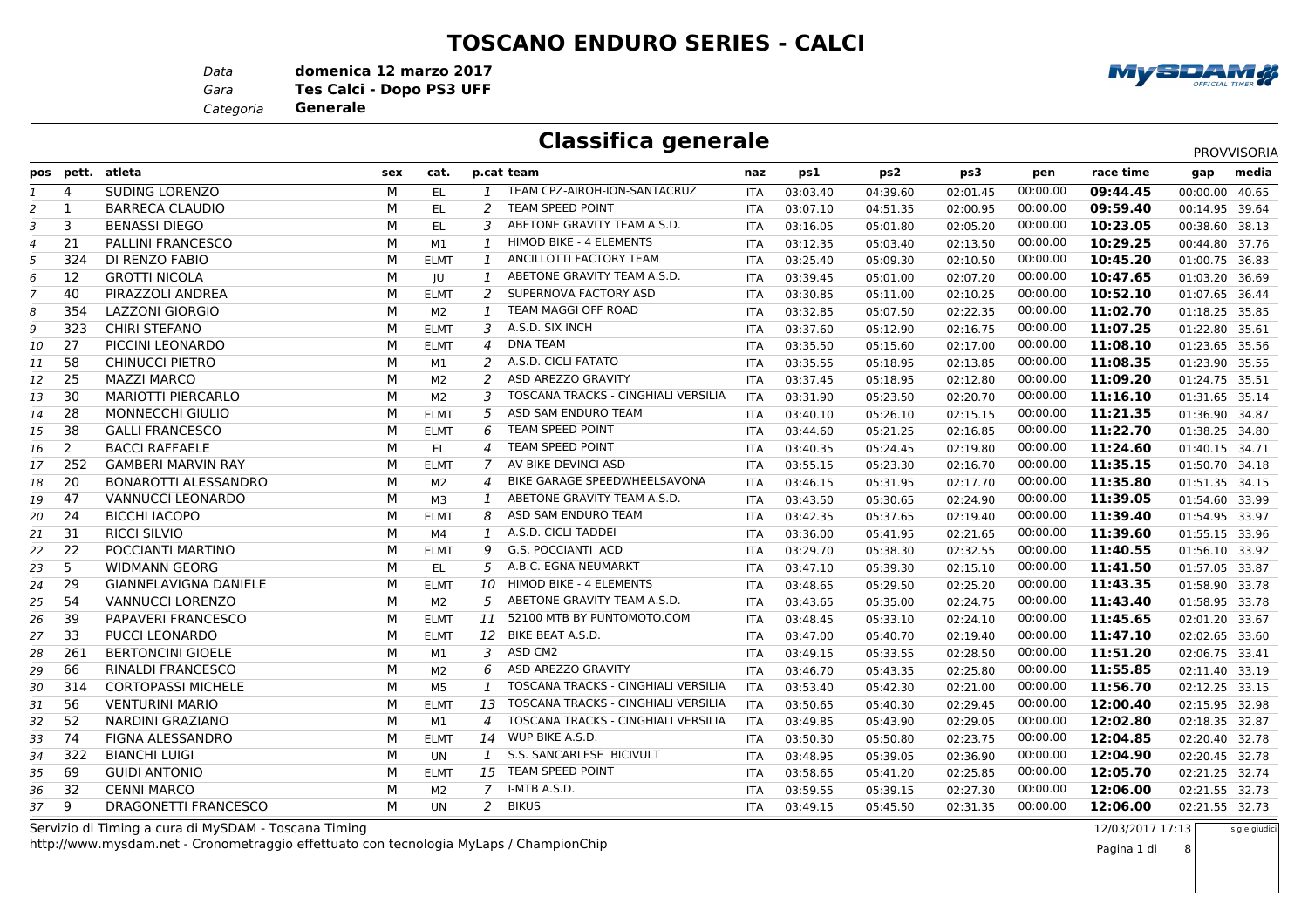PROVVISORIA

| pos | pett. | atleta                       | sex | cat.           |              | p.cat team                          | naz        | ps1      | ps <sub>2</sub> | ps3      | pen      | race time | gap            | media |
|-----|-------|------------------------------|-----|----------------|--------------|-------------------------------------|------------|----------|-----------------|----------|----------|-----------|----------------|-------|
| 38  | 50    | <b>ROSSI STEFANO</b>         | M   | <b>ELMT</b>    | 16           | TEAM SPEED POINT                    | <b>ITA</b> | 03:58.35 | 05:49.00        | 02:24.50 | 00:00.00 | 12:11.85  | 02:27.40       | 32.47 |
| 39  | 259   | <b>GENNESI ALESSANDRO</b>    | M   | M4             | 2            | A.S.D. FREE RIDE TIGULLIO           | <b>ITA</b> | 04:11.00 | 05:37.10        | 02:23.95 | 00:00.00 | 12:12.05  | 02:27.60       | 32.46 |
| 40  | 65    | <b>RUSCELLAI ANDREA</b>      | М   | <b>ELMT</b>    | 17           | ABETONE GRAVITY TEAM A.S.D.         | <b>ITA</b> | 03:56.60 | 05:51.35        | 02:26.00 | 00:00.00 | 12:13.95  | 02:29.50       | 32.37 |
| 41  | 186   | SODANO CARRABBA CRISTIAN     | M   | <b>ELMT</b>    |              | 18 A.S.D. CICLI TADDEI              | <b>ITA</b> | 04:05.25 | 05:39.10        | 02:30.90 | 00:00.00 | 12:15.25  | 02:30.80 32.32 |       |
| 42  | 67    | <b>FEDERICI LUCA</b>         | М   | M <sub>2</sub> | 8            | A.S.D. CICLI TADDEI                 | <b>ITA</b> | 03:57.15 | 05:49.80        | 02:28.40 | 00:00.00 | 12:15.35  | 02:30.90       | 32.31 |
| 43  | 26    | PALMIERI VITTORIO            | M   | <b>IMT</b>     | $\mathbf{1}$ | G.S. POCCIANTI ACD                  | <b>ITA</b> | 04:02.20 | 05:55.00        | 02:19.80 | 00:00.00 | 12:17.00  | 02:32.55       | 32.24 |
| 44  | 49    | <b>FOLLONI MATTEO</b>        | М   | <b>FRONT</b>   | $\mathbf{1}$ | TOSCANA TRACKS - CINGHIALI VERSILIA | <b>ITA</b> | 03:59.55 | 05:48.25        | 02:30.10 | 00:00.00 | 12:17.90  | 02:33.45       | 32.20 |
| 45  | 55    | <b>SANDRONI LUCA</b>         | м   | <b>ELMT</b>    | 19           | <b>TEAM SPEED POINT</b>             | <b>ITA</b> | 03:52.95 | 05:51.00        | 02:34.25 | 00:00.00 | 12:18.20  | 02:33.75 32.19 |       |
| 46  | 42    | POCCIANTI MARCO              | M   | M <sub>2</sub> | 9            | <b>G.S. POCCIANTI ACD</b>           | <b>ITA</b> | 04:01.75 | 05:51.00        | 02:30.50 | 00:00.00 | 12:23.25  | 02:38.80 31.97 |       |
| 47  | 64    | NAPOLITANO ALESSANDRO        | M   | M <sub>2</sub> | 10           | <b>TEAM SPEED POINT</b>             | <b>ITA</b> | 04:00.45 | 05:53.45        | 02:29.65 | 00:00.00 | 12:23.55  | 02:39.10       | 31.95 |
| 48  | 8     | <b>BELFIORE TIZIANO</b>      | M   | <b>UN</b>      | 3            | <b>BIKUS</b>                        | <b>ITA</b> | 04:03.00 | 05:51.00        | 02:30.35 | 00:00.00 | 12:24.35  | 02:39.90 31.92 |       |
| 49  | 309   | <b>CASINI MICHELE</b>        | M   | <b>ELMT</b>    | 20           | A.S.D. BIKE STORE MTB CAFE'         | <b>ITA</b> | 04:02.55 | 05:50.20        | 02:32.20 | 00:00.00 | 12:24.95  | 02:40.50 31.89 |       |
| 50  | 51    | <b>GUSCELLI TORQUATO</b>     | M   | <b>ELMT</b>    | 21           | <b>G.S. POCCIANTI ACD</b>           | <b>ITA</b> | 03:58.00 | 05:55.15        | 02:31.95 | 00:00.00 | 12:25.10  | 02:40.65 31.89 |       |
| 51  | 36    | <b>BRANCONI MIRKO</b>        | M   | M1             | 5            | ASD SAM ENDURO TEAM                 | <b>ITA</b> | 04:03.80 | 05:52.50        | 02:29.15 | 00:00.00 | 12:25.45  | 02:41.00 31.87 |       |
| 52  | 37    | <b>GRAZI DAVID</b>           | М   | M4             | 3            | ASD AREZZO GRAVITY                  | <b>ITA</b> | 03:48.45 | 06:02.20        | 02:36.50 | 00:00.00 | 12:27.15  | 02:42.70 31.80 |       |
| 53  | 135   | MARSIGLIETTI NICOLO'         | M   | <b>ELMT</b>    | 22           | ABETONE GRAVITY TEAM A.S.D.         | <b>ITA</b> | 04:07.75 | 05:54.70        | 02:27.55 | 00:00.00 | 12:30.00  | 02:45.55 31.68 |       |
| 54  | 72    | <b>CECCHI MAICOL</b>         | M   | M <sub>2</sub> | 11           | ABETONE GRAVITY TEAM A.S.D.         | ITA        | 04:01.20 | 05:55.60        | 02:33.40 | 00:00.00 | 12:30.20  | 02:45.75       | 31.67 |
| 55  | 134   | <b>CEGLIA MARCO</b>          | M   | <b>ELMT</b>    | 23           | ABETONE GRAVITY TEAM A.S.D.         | ITA        | 03:56.60 | 05:58.35        | 02:35.55 | 00:00.00 | 12:30.50  | 02:46.05 31.66 |       |
| 56  | 137   | <b>GALLENI ANDREA</b>        | M   | M1             | 6            | ABETONE GRAVITY TEAM A.S.D.         | <b>ITA</b> | 04:07.90 | 05:51.45        | 02:34.15 | 00:00.00 | 12:33.50  | 02:49.05 31.53 |       |
| 57  | 62    | <b>CECCHETTI MATTEO</b>      | M   | <b>ELMT</b>    | 24           | TEAM JOLLY BIKE                     | <b>ITA</b> | 04:06.40 | 06:00.45        | 02:30.90 | 00:00.00 | 12:37.75  | 02:53.30 31.36 |       |
| 58  | 102   | PASCUCCI FRANCESCO           | M   | <b>ELMT</b>    |              | 25 G.S. POCCIANTI ACD               | <b>ITA</b> | 04:03.50 | 06:01.80        | 02:32.60 | 00:00.00 | 12:37.90  | 02:53.45 31.35 |       |
| 59  | 68    | <b>FUCCI FRANCESCO</b>       | М   | M <sub>2</sub> |              | 12 G.S. POCCIANTI ACD               | ITA        | 04:06.25 | 06:02.50        | 02:30.95 | 00:00.00 | 12:39.70  | 02:55.25 31.28 |       |
| 60  | 43    | <b>BENASSI DANIELE</b>       | M   | M4             | 4            | ABETONE GRAVITY TEAM A.S.D.         | ITA        | 03:49.65 | 06:24.25        | 02:26.70 | 00:00.00 | 12:40.60  | 02:56.15 31.24 |       |
| 61  | 130   | <b>GELLI FRANCESCO</b>       | М   | M <sub>2</sub> | 13           | TSI FREE BIKE A.S.D.                | ITA        | 04:05.15 | 06:01.85        | 02:33.95 | 00:00.00 | 12:40.95  | 02:56.50       | 31.22 |
| 62  | 179   | <b>TALAGA PATRYK</b>         | м   | <b>ELMT</b>    | 26           | ENDURO24                            | POL        | 04:10.80 | 06:01.60        | 02:30.05 | 00:00.00 | 12:42.45  | 02:58.00 31.16 |       |
| 63  | 11    | <b>GROSSI FEDERICO</b>       | M   | JU             | 2            | <b>TEAM SPEED POINT</b>             | <b>ITA</b> | 04:21.05 | 05:48.30        | 02:33.25 | 00:00.00 | 12:42.60  | 02:58.15 31.16 |       |
| 64  | 48    | PALLONI NICCOLO              | M   | <b>ELMT</b>    | 27           | VAIANO AUTOFAN FONDRIEST            | <b>ITA</b> | 04:04.80 | 06:06.05        | 02:32.50 | 00:00.00 | 12:43.35  | 02:58.90 31.13 |       |
| 65  | 258   | <b>BACIGALUPO MATTEO</b>     | м   | <b>ELMT</b>    | 28           | PUNTOSPORT TEAM                     | <b>ITA</b> | 04:09.95 | 06:04.35        | 02:29.10 | 00:00.00 | 12:43.40  | 02:58.95 31.12 |       |
| 66  | 63    | PARENZI MASSIMO              | М   | M4             | 5            | CMC CYCLING EXPERIENCE              | <b>ITA</b> | 04:07.05 | 06:03.15        | 02:33.35 | 00:00.00 | 12:43.55  | 02:59.10 31.12 |       |
| 67  | 75    | <b>FUSELLI SAMUELE</b>       | М   | <b>ELMT</b>    | 29           | TEAM SPEED POINT                    | <b>ITA</b> | 04:09.80 | 06:04.55        | 02:30.60 | 00:00.00 | 12:44.95  | 03:00.50 31.06 |       |
| 68  | 45    | <b>LANDUCCI ENRICO</b>       | M   | M <sub>2</sub> | 14           | TSI FREE BIKE A.S.D.                | <b>ITA</b> | 04:01.85 | 06:10.05        | 02:33.10 | 00:00.00 | 12:45.00  | 03:00.55 31.06 |       |
| 69  | 46    | <b>GASSANI ALESSANDRO</b>    | М   | M3             | 2            | TOSCANA TRACKS - CINGHIALI VERSILIA | <b>ITA</b> | 04:08.00 | 06:02.30        | 02:35.05 | 00:00.00 | 12:45.35  | 03:00.90 31.04 |       |
| 70  | 34    | <b>FANTONI GIULIO</b>        | M   | <b>ELMT</b>    | 30           | ASD SAM ENDURO TEAM                 | <b>ITA</b> | 04:06.10 | 06:07.45        | 02:33.15 | 00:00.00 | 12:46.70  | 03:02.25       | 30.99 |
| 71  | 285   | <b>TANI MARCO</b>            | М   | M3             | 3            | <b>ASD GUMASIO</b>                  | <b>ITA</b> | 04:20.15 | 05:58.60        | 02:30.35 | 00:00.00 | 12:49.10  | 03:04.65       | 30.89 |
| 72  | 53    | SALTO BENEDETTO              | м   | <b>ELMT</b>    | 31           | TEAM SPEED POINT                    | <b>ITA</b> | 03:54.15 | 06:21.40        | 02:34.00 | 00:00.00 | 12:49.55  | 03:05.10 30.88 |       |
| 73  | 312   | <b>CARRUBBA MATTEO</b>       | M   | M <sub>2</sub> | 15           | BIKE GARAGE SPEEDWHEELSAVONA        | <b>ITA</b> | 04:09.55 | 06:13.75        | 02:32.60 | 00:00.00 | 12:55.90  | 03:11.45 30.62 |       |
| 74  | 44    | <b>FALSINI FABIO</b>         | M   | M1             | 7            | <b>GRAVITY TEAM FRANCY</b>          | <b>ITA</b> | 04:15.60 | 06:08.95        | 02:32.65 | 00:00.00 | 12:57.20  | 03:12.75       | 30.57 |
| 75  | 351   | <b>BUCCIANTINI FRANCESCO</b> | М   | M <sub>3</sub> | 4            | FIRENZEFREERIDE ASD                 | <b>ITA</b> | 04:19.15 | 06:04.30        | 02:34.15 | 00:00.00 | 12:57.60  | 03:13.15 30.56 |       |
| 76  | 35    | PRISINZANO ALBERTO           | M   | <b>ELMT</b>    | 32           | ASD AREZZO GRAVITY                  | <b>ITA</b> | 03:44.75 | 06:52.25        | 02:21.05 | 00:00.00 | 12:58.05  | 03:13.60 30.54 |       |
| 77  | 194   | PAPI MARCO NADIR             | M   | M1             | 8            | ASD SAM ENDURO TEAM                 | <b>ITA</b> | 04:13.05 | 06:12.90        | 02:33.40 | 00:00.00 | 12:59.35  | 03:14.90       | 30.49 |
| 78  | 78    | <b>MANTOVANI DANIELE</b>     | М   | M1             | 9            | A.S.D. BIKE STORE MTB CAFE'         | <b>ITA</b> | 04:13.85 | 06:13.50        | 02:33.60 | 00:00.00 | 13:00.95  | 03:16.50       | 30.42 |
| 79  | 23    | <b>BAGNOLI ALESSANDRO</b>    | м   | M <sub>3</sub> | 5            | I-MTB A.S.D.                        | <b>ITA</b> | 04:21.35 | 05:58.00        | 02:44.65 | 00:00.00 | 13:04.00  | 03:19.55 30.31 |       |
|     |       |                              |     |                |              |                                     |            |          |                 |          |          |           |                |       |

 8sigle giudici

Pagina 2 di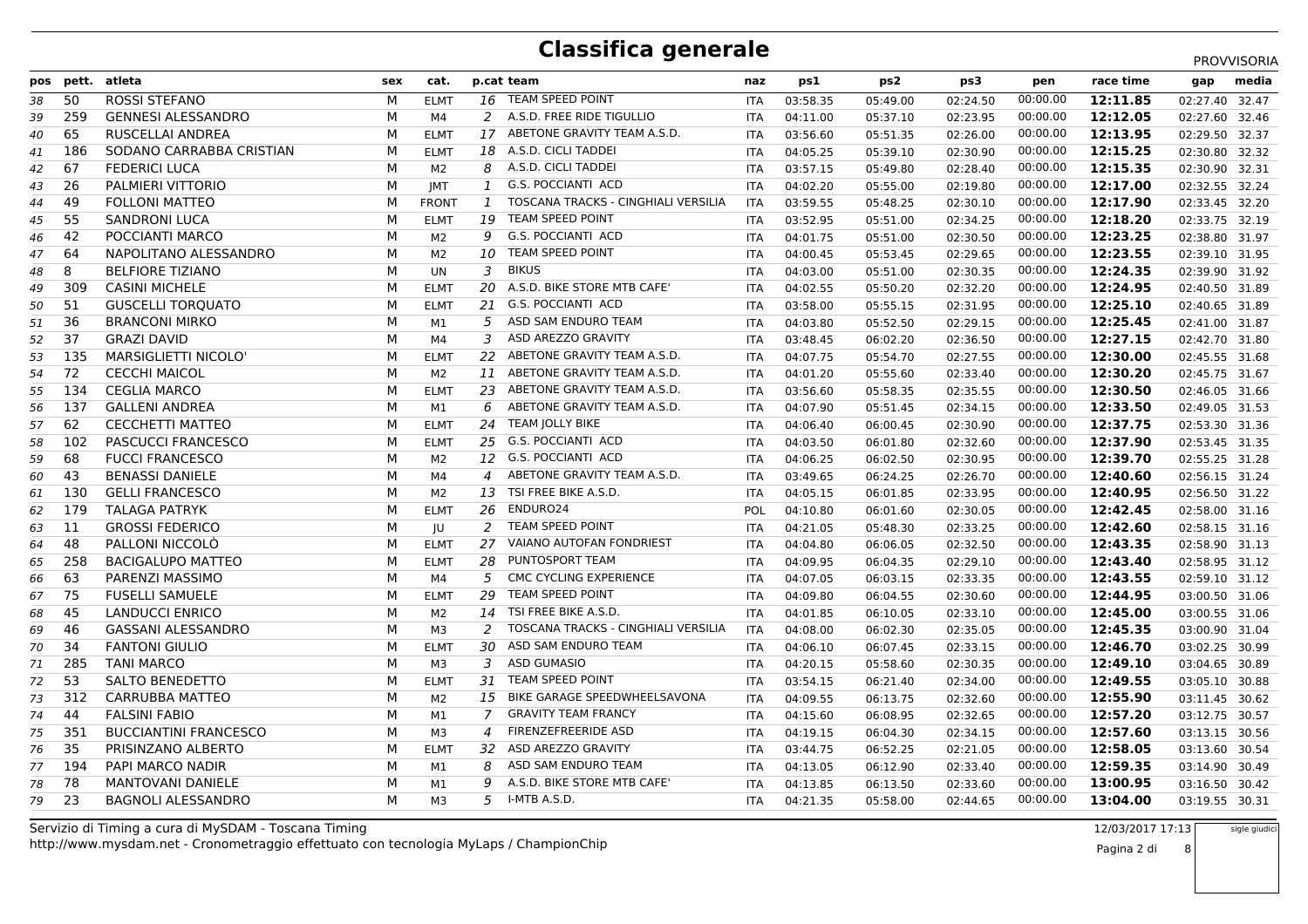|         |       |                            |     |                |                |                                          |            |          |                 |          |          |           |                | PROVVISORIA |
|---------|-------|----------------------------|-----|----------------|----------------|------------------------------------------|------------|----------|-----------------|----------|----------|-----------|----------------|-------------|
| pos     | pett. | atleta                     | sex | cat.           |                | p.cat team                               | naz        | ps1      | ps <sub>2</sub> | ps3      | pen      | race time | gap            | media       |
| 80      | 59    | <b>GORI FABIO</b>          | M   | M <sub>2</sub> | 16             | TEAM SPEED POINT                         | <b>ITA</b> | 04:20.95 | 06:15.25        | 02:29.80 | 00:00.00 | 13:06.00  | 03:21.55 30.23 |             |
| 81      | 180   | NOCENTINI TIZIANO          | М   | M3             | 6              | A.S.D. ENERGIA PROPOSTE DI BENESSERE ITA |            | 04:22.00 | 06:08.90        | 02:35.90 | 00:00.00 | 13:06.80  | 03:22.35 30.20 |             |
| 82      | 109   | <b>FERRARO SIMONE</b>      | М   | M1             | 10             | TEAM SPEED POINT                         | <b>ITA</b> | 04:07.50 | 06:18.35        | 02:42.75 | 00:00.00 | 13:08.60  | 03:24.15 30.13 |             |
| 83      | 287   | <b>CARDINALE MIRKO</b>     | M   | M1             | 11             | <b>ASD GUMASIO</b>                       | <b>ITA</b> | 04:18.00 | 06:17.50        | 02:34.65 | 00:00.00 | 13:10.15  | 03:25.70 30.07 |             |
| 84      | 79    | <b>FACCINI MASSIMO</b>     | М   | M1             | 12             | PEDALE FIDENTINO RACE TEAM               | <b>ITA</b> | 04:23.15 | 06:11.90        | 02:35.90 | 00:00.00 | 13:10.95  | 03:26.50 30.04 |             |
| 85      | 85    | <b>TENTI MASSIMILIANO</b>  | M   | M3             | 7              | ASD AREZZO GRAVITY                       | <b>ITA</b> | 04:08.45 | 06:24.75        | 02:39.35 | 00:00.00 | 13:12.55  | 03:28.10 29.98 |             |
| 86      | 245   | <b>SABATINI RUGGERO</b>    | М   | M4             | 6              | ASD BREAK BIKE SESTRI                    | <b>ITA</b> | 04:27.40 | 06:10.15        | 02:35.10 | 00:00.00 | 13:12.65  | 03:28.20 29.98 |             |
| 87      | 212   | <b>BECCHI BRUNO</b>        | М   | M3             | 8              | AV BIKE DEVINCI ASD                      | <b>ITA</b> | 04:17.75 | 06:16.60        | 02:39.10 | 00:00.00 | 13:13.45  | 03:29.00 29.95 |             |
| 88      | 166   | <b>RISALITI ALESSANDRO</b> | M   | <b>ELMT</b>    | 33             | VAIANO AUTOFAN FONDRIEST                 | <b>ITA</b> | 04:21.60 | 06:10.55        | 02:43.45 | 00:00.00 | 13:15.60  | 03:31.15 29.86 |             |
| 89      | 242   | MELCHIORRE ALESSANDRO      | М   | M2             |                | 17 A.S.D. BIKE STORE MTB CAFE'           | <b>ITA</b> | 04:07.65 | 06:24.50        | 02:44.30 | 00:00.00 | 13:16.45  | 03:32.00 29.83 |             |
| 90      | 286   | RAFFI RODOLFO              | М   | M2             | 18             | <b>ASD GUMASIO</b>                       | <b>ITA</b> | 04:02.30 | 06:41.10        | 02:36.35 | 00:00.00 | 13:19.75  | 03:35.30 29.71 |             |
| 91      | 149   | <b>JUUL HANSEN RONNIE</b>  | M   | M1             | 13             | DANSK MOUNTAINBIKE CLUB                  | <b>DEN</b> | 04:11.90 | 06:33.55        | 02:34.55 | 00:00.00 | 13:20.00  | 03:35.55 29.70 |             |
| 92      | 148   | <b>GORI STEFANO</b>        | M   | M5             | 2              | ASD AREZZO GRAVITY                       | <b>ITA</b> | 04:23.60 | 06:26.40        | 02:30.50 | 00:00.00 | 13:20.50  | 03:36.05 29.68 |             |
| 93      | 73    | DEL CHIARO EDOARDO         | М   | <b>ELMT</b>    | 34             | TEAM JOLLY BIKE                          | <b>ITA</b> | 04:15.35 | 06:26.90        | 02:39.85 | 00:00.00 | 13:22.10  | 03:37.65 29.62 |             |
| 94      | 98    | DI PEPPO TOMMASO           | M   | <b>ELMT</b>    | 35             | I NANI SVIZZERI VALLERIANA M.T.B A.S.D.  | <b>ITA</b> | 04:22.05 | 06:24.45        | 02:36.00 | 00:00.00 | 13:22.50  | 03:38.05 29.61 |             |
| 95      | 86    | DELUCCA LORENZO            | M   | <b>ELMT</b>    | 36             | <b>GRAVITY TEAM FRANCY</b>               | <b>ITA</b> | 04:19.50 | 06:18.75        | 02:44.90 | 00:00.00 | 13:23.15  | 03:38.70 29.58 |             |
| 96      | 248   | <b>BONANNI RICCARDO</b>    | М   | M1             | 14             | HIMOD BIKE - 4 ELEMENTS                  | ITA        | 03:59.80 | 06:10.25        | 03:14.30 | 00:00.00 | 13:24.35  | 03:39.90 29.54 |             |
| 97      | 241   | <b>SCARINGI EMANUELE</b>   | M   | M <sub>2</sub> | 19             | A.S.D. BIKE STORE MTB CAFE'              | <b>ITA</b> | 04:19.15 | 06:23.65        | 02:41.90 | 00:00.00 | 13:24.70  | 03:40.25 29.53 |             |
| 98      | 77    | <b>BRACALI ALESSANDRO</b>  | M   | M2             | 20             | ABETONE GRAVITY TEAM A.S.D.              | <b>ITA</b> | 04:13.90 | 06:28.30        | 02:42.80 | 00:00.00 | 13:25.00  | 03:40.55 29.52 |             |
| 99      | 305   | <b>TURINI FEDERICO</b>     | M   | M1             | 15             | 52100 MTB BY PUNTOMOTO.COM               | <b>ITA</b> | 04:06.40 | 06:43.45        | 02:35.20 | 00:00.00 | 13:25.05  | 03:40.60 29.51 |             |
| 100     | 317   | <b>CERUTI GIOVANNI</b>     | M   | <b>JMT</b>     | 2              | DROP-IN RACING TEAM A.S.D.               | <b>ITA</b> | 04:21.55 | 06:20.95        | 02:42.75 | 00:00.00 | 13:25.25  | 03:40.80 29.51 |             |
| 101     | 107   | ROCCHI MATTEO              | M   | <b>ELMT</b>    | 37             | TEAM SPEED POINT                         | <b>ITA</b> | 04:23.00 | 06:29.20        | 02:33.80 | 00:00.00 | 13:26.00  | 03:41.55 29.48 |             |
| 102     | 168   | <b>NESI RICCARDO</b>       | M   | <b>ELMT</b>    | 38             | VAIANO AUTOFAN FONDRIEST                 | <b>ITA</b> | 04:22.65 | 06:22.40        | 02:41.10 | 00:00.00 | 13:26.15  | 03:41.70 29.47 |             |
| 103     | 358   | AMODEO SAMUELE             | M   | <b>ELMT</b>    | 39             | TEAM MAGGI OFF ROAD                      | <b>ITA</b> | 04:15.05 | 06:28.05        | 02:43.45 | 00:00.00 | 13:26.55  | 03:42.10 29.46 |             |
| 104     | 115   | <b>IACOPONI LUCA</b>       | М   | M <sub>2</sub> | 21             | <b>TEAM SPEED POINT</b>                  | ITA        | 04:30.10 | 06:17.35        | 02:39.25 | 00:00.00 | 13:26.70  | 03:42.25 29.45 |             |
| 105     | -113  | <b>MEUCCI MATTEO</b>       | M   | M <sub>2</sub> | 22             | TEAM SPEED POINT                         | <b>ITA</b> | 04:16.95 | 06:30.05        | 02:42.05 | 00:00.00 | 13:29.05  | 03:44.60 29.37 |             |
| 106     | 104   | <b>CAMPATELLI LUCA</b>     | M   | <b>ELMT</b>    | 40             | TEAM SPEED POINT                         | <b>ITA</b> | 04:14.60 | 06:25.05        | 02:50.80 | 00:00.00 | 13:30.45  | 03:46.00 29.32 |             |
| 107     | 94    | MONDINO MASSIMILIANO       | M   | M3             | 9              | BIKE BEAT A.S.D.                         | <b>ITA</b> | 04:19.90 | 06:22.80        | 02:48.30 | 00:00.00 | 13:31.00  | 03:46.55 29.30 |             |
| 108     | 362   | SANTINI GIACOMO            | M   | <b>UN</b>      | 4              | <b>TEAM SPEED POINT</b>                  | <b>ITA</b> | 04:24.20 | 06:23.90        | 02:43.60 | 00:00.00 | 13:31.70  | 03:47.25 29.27 |             |
| 109     | 159   | PREMAZZI MARCO             | M   | M <sub>5</sub> | 3              | TOSCANA TRACKS - CINGHIALI VERSILIA      | <b>ITA</b> | 04:26.65 | 06:25.00        | 02:40.90 | 00:00.00 | 13:32.55  | 03:48.10 29.24 |             |
| 110     | 283   | <b>BRUNO RAFFAELLO</b>     | M   | M2             | 23             | <b>ASD GUMASIO</b>                       | <b>ITA</b> | 04:20.40 | 06:24.35        | 02:47.85 | 00:00.00 | 13:32.60  | 03:48.15 29.24 |             |
| 111 153 |       | ANGIOLINI ANDREA           | M   | <b>ELMT</b>    | 41             | AV BIKE DEVINCI ASD                      | <b>ITA</b> | 04:32.70 | 06:20.10        | 02:40.10 | 00:00.00 | 13:32.90  | 03:48.45 29.23 |             |
| 112 139 |       | <b>BIANCHI DARIO</b>       | M   | M <sub>2</sub> | 24             | ABETONE GRAVITY TEAM A.S.D.              | <b>ITA</b> | 04:29.80 | 06:10.35        | 02:53.30 | 00:00.00 | 13:33.45  | 03:49.00 29.21 |             |
| 113 83  |       | PARENTI LORENZO            | М   | M5             | $\overline{4}$ | G.S. POCCIANTI ACD                       | <b>ITA</b> | 04:30.60 | 06:24.50        | 02:38.55 | 00:00.00 | 13:33.65  | 03:49.20 29.20 |             |
| 114 176 |       | ROMOLI FRANCESCO           | М   | M1             |                | 16 LA BORRA ASD                          | <b>ITA</b> | 04:13.10 | 06:42.80        | 02:37.85 | 00:00.00 | 13:33.75  | 03:49.30 29.20 |             |
| 115 240 |       | <b>NEGRI MARCELLO</b>      | M   | M1             |                | 17 A.S.D. BIKE STORE MTB CAFE'           | <b>ITA</b> | 04:31.35 | 06:19.70        | 02:42.70 | 00:00.00 | 13:33.75  | 03:49.30 29.20 |             |
| 116 144 |       | <b>ROSSI LEONARDO</b>      | M   | M <sub>2</sub> | 25             | ASD AREZZO GRAVITY                       | <b>ITA</b> | 04:31.85 | 06:32.70        | 02:30.10 | 00:00.00 | 13:34.65  | 03:50.20 29.17 |             |
| 117 269 |       | <b>CUNEO MATTEO</b>        | M   | M <sub>2</sub> | 26             | TEAM BLU BELGA                           | <b>ITA</b> | 04:18.60 | 06:39.60        | 02:38.20 | 00:00.00 | 13:36.40  | 03:51.95 29.10 |             |
| 118 16  |       | <b>CASINI FEDERICA</b>     | F   | OP-W           | 1              | A.S.D. CICLI TADDEI                      | <b>ITA</b> | 04:25.30 | 06:30.85        | 02:42.20 | 00:00.00 | 13:38.35  | 03:53.90 29.03 |             |
| 119 132 |       | <b>CINOTTI STEFANO</b>     | M   | M3             | 10             | TSI FREE BIKE A.S.D.                     | <b>ITA</b> | 04:28.20 | 06:27.90        | 02:42.55 | 00:00.00 | 13:38.65  | 03:54.20 29.02 |             |
| 120 237 |       | <b>VANNETTI STEFANO</b>    | M   | M5             | 5              | <b>FIRENZEFREERIDE ASD</b>               | <b>ITA</b> | 04:30.00 | 06:24.20        | 02:48.05 | 00:00.00 | 13:42.25  | 03:57.80       | 28.90       |
| 121 89  |       | <b>GENNARI ALESSIO</b>     | M   | M <sub>2</sub> |                | 27 ASD AREZZO GRAVITY                    | <b>ITA</b> | 04:14.75 | 06:45.00        | 02:44.95 | 00:00.00 | 13:44.70  | 04:00.25 28.81 |             |
|         |       |                            |     |                |                |                                          |            |          |                 |          |          |           |                |             |

 8sigle giudici

Pagina 3 di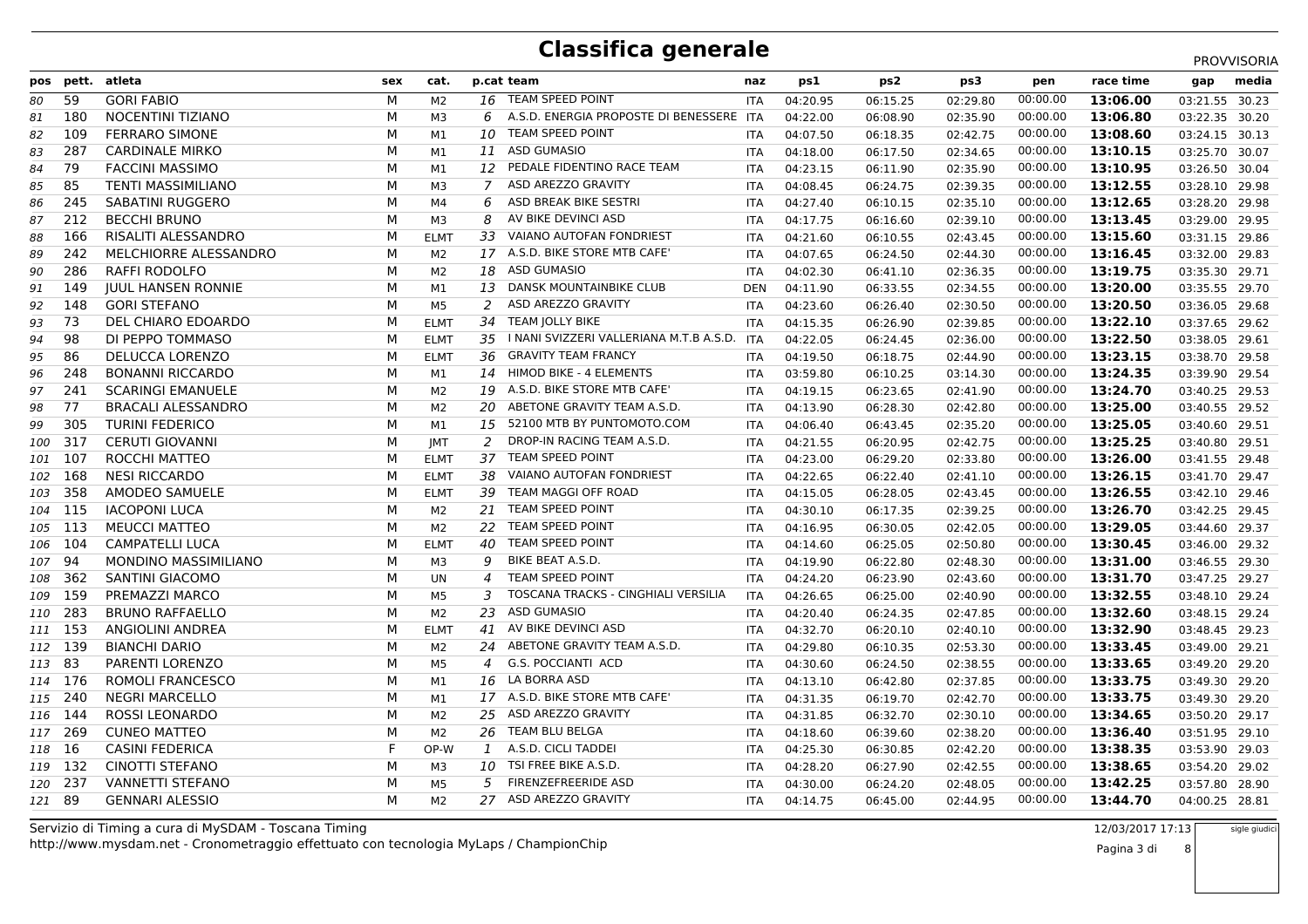|         |                |                              |     |                |                |                                             |            |          |                 |          |          |           |                | PROVVISORIA |
|---------|----------------|------------------------------|-----|----------------|----------------|---------------------------------------------|------------|----------|-----------------|----------|----------|-----------|----------------|-------------|
|         | pos pett.      | atleta                       | sex | cat.           |                | p.cat team                                  | naz        | ps1      | ps <sub>2</sub> | ps3      | pen      | race time | gap            | media       |
| 122 140 |                | <b>GALGANO ANTONIO LUIGI</b> | м   | M <sub>3</sub> | 11             | ABETONE GRAVITY TEAM A.S.D.                 | <b>ITA</b> | 04:24.35 | 06:40.15        | 02:40.60 | 00:00.00 | 13:45.10  | 04:00.65 28.80 |             |
| 123 80  |                | PARENTINI SAMUELE            | М   | M <sub>2</sub> | 28             | TSI FREE BIKE A.S.D.                        | <b>ITA</b> | 04:23.65 | 06:36.05        | 02:45.45 | 00:00.00 | 13:45.15  | 04:00.70 28.79 |             |
| 124 76  |                | <b>BAZZANI LUCA</b>          | М   | M1             | 18             | <b>TEAM BLU BELGA</b>                       | <b>ITA</b> | 04:28.60 | 06:41.65        | 02:36.05 | 00:00.00 | 13:46.30  | 04:01.85 28.75 |             |
| 125 321 |                | <b>SANTINI LUCA</b>          | М   | M4             | $\overline{7}$ | <b>ASD GUMASIO</b>                          | <b>ITA</b> | 04:35.00 | 06:28.60        | 02:43.55 | 00:00.00 | 13:47.15  | 04:02.70 28.73 |             |
| 126 101 |                | <b>LUCIOLI LIDO</b>          | M   | M <sub>6</sub> | 1              | VAIANO AUTOFAN FONDRIEST                    | <b>ITA</b> | 04:27.05 | 06:30.20        | 02:50.15 | 00:00.00 | 13:47.40  | 04:02.95 28.72 |             |
| 127 172 |                | <b>BOGANINI GABRIELE</b>     | М   | M <sub>2</sub> | 29             | VAIANO AUTOFAN FONDRIEST                    | <b>ITA</b> | 04:25.25 | 06:32.95        | 02:49.90 | 00:00.00 | 13:48.10  | 04:03.65 28.69 |             |
| 128     | - 71           | <b>MANCUSO ANDREA</b>        | М   | <b>FRONT</b>   | 2              | ASD SAM ENDURO TEAM                         | <b>ITA</b> | 04:25.60 | 06:31.25        | 02:52.90 | 00:00.00 | 13:49.75  | 04:05.30 28.64 |             |
| 129     | 230            | <b>TESEI ANDREA</b>          | М   | M3             | 12             | SOC. ELBA OVEST                             | <b>ITA</b> | 04:33.00 | 06:32.30        | 02:47.75 | 00:00.00 | 13:53.05  | 04:08.60 28.52 |             |
| 130     | 319            | <b>GUCCI JONATHAN</b>        | М   | <b>ELMT</b>    | 42             | DROP-IN RACING TEAM A.S.D.                  | <b>ITA</b> | 04:22.20 | 06:47.65        | 02:43.30 | 00:00.00 | 13:53.15  | 04:08.70 28.52 |             |
| 131 110 |                | <b>ESCHINI FLAVIO</b>        | M   | M1             | 19             | <b>TEAM SPEED POINT</b>                     | <b>ITA</b> | 04:25.60 | 06:30.50        | 02:57.55 | 00:00.00 | 13:53.65  | 04:09.20 28.50 |             |
| 132 268 |                | <b>VIGNALI LUCA</b>          | М   | <b>ELMT</b>    | 43             | TEAM BLU BELGA                              | <b>ITA</b> | 04:48.80 | 06:21.25        | 02:44.40 | 00:00.00 | 13:54.45  | 04:10.00 28.47 |             |
| 133     | - 150          | <b>CAVALZANI MICHEL</b>      | М   | M <sub>3</sub> | 13             | <b>DNA TEAM</b>                             | <b>ITA</b> | 04:10.00 | 07:01.80        | 02:43.20 | 00:00.00 | 13:55.00  | 04:10.55 28.46 |             |
| 134 257 |                | <b>GUALTIERI ANDREA</b>      | M   | <b>ELMT</b>    | 44             | ASD BIKELAND TEAM BIKE 2003                 | <b>ITA</b> | 04:30.90 | 06:35.15        | 02:50.30 | 00:00.00 | 13:56.35  | 04:11.90 28.41 |             |
| 135 356 |                | <b>GOTTI MICHELE</b>         | М   | M5             | 6              | Volterra Bike                               | <b>ITA</b> | 04:28.25 | 06:40.00        | 02:48.15 | 00:00.00 | 13:56.40  | 04:11.95 28.41 |             |
| 136 299 |                | POMPILI FEDERICO             | М   | M <sub>2</sub> | 30             | <b>HUTR</b>                                 | <b>ITA</b> | 04:29.60 | 06:44.00        | 02:44.00 | 00:00.00 | 13:57.60  | 04:13.15 28.37 |             |
| 137 17  |                | <b>BOCCHINI ANIA</b>         | F   | OP-W           | 2              | SUPERNOVA FACTORY ASD                       | <b>ITA</b> | 04:40.90 | 06:28.45        | 02:48.30 | 00:00.00 | 13:57.65  | 04:13.20 28.37 |             |
| 138 145 |                | <b>NORCINI EMANUELE</b>      | М   | M3             | 14             | ASD AREZZO GRAVITY                          | <b>ITA</b> | 04:30.15 | 06:39.90        | 02:49.55 | 00:00.00 | 13:59.60  | 04:15.15 28.30 |             |
| 139 87  |                | <b>FALCI MARCO</b>           | М   | <b>ELMT</b>    | 45             | <b>UISP PRATO</b>                           | <b>ITA</b> | 04:33.05 | 06:36.50        | 02:50.55 | 00:00.00 | 14:00.10  | 04:15.65 28.28 |             |
| 140     | 169            | STOROZUK ALEKSANDR           | M   | <b>ELMT</b>    | 46             | VAIANO AUTOFAN FONDRIEST                    | <b>ITA</b> | 04:41.65 | 06:38.85        | 02:39.70 | 00:00.00 | 14:00.20  | 04:15.75 28.28 |             |
| 141 82  |                | RIMONDO MATTEO               | М   | M1             | 20             | VAIANO AUTOFAN FONDRIEST                    | <b>ITA</b> | 04:37.35 | 06:38.45        | 02:44.85 | 00:00.00 | 14:00.65  | 04:16.20 28.26 |             |
| 142 253 |                | <b>RIGHI ANDREA</b>          | М   | <b>ELMT</b>    | 47             | <b>GRAVITY TEAM FRANCY</b>                  | <b>ITA</b> | 04:29.55 | 06:41.50        | 02:52.05 | 00:00.00 | 14:03.10  | 04:18.65 28.18 |             |
| 143     | $\overline{7}$ | <b>VANNUCCHI FEDERICO</b>    | М   | UN             | 5              | ABETONE GRAVITY TEAM A.S.D.                 |            | 04:22.95 | 06:55.60        | 02:46.10 | 00:00.00 | 14:04.65  | 04:20.20 28.13 |             |
| 144 165 |                | <b>TESI ALBERTO</b>          | М   | M1             | 21             | I NANI SVIZZERI VALLERIANA M.T.B A.S.D. ITA |            | 04:44.60 | 06:33.00        | 02:47.30 | 00:00.00 | 14:04.90  | 04:20.45 28.12 |             |
| 145 256 |                | <b>RICCI ROBERTO</b>         | М   | M <sub>5</sub> | 7              | <b>GRAVITY TEAM FRANCY</b>                  | <b>ITA</b> | 04:39.20 | 06:34.65        | 02:51.50 | 00:00.00 | 14:05.35  | 04:20.90 28.11 |             |
| 146 313 |                | <b>GIULIANI MARCO</b>        | М   | M1             | 22             | POL. LA PERLA                               | ITA        | 04:40.50 | 06:37.75        | 02:50.00 | 00:00.00 | 14:08.25  | 04:23.80 28.01 |             |
| 147 116 |                | <b>BASTIANI ANDREA</b>       | M   | M <sub>2</sub> | 31             | TEAM SPEED POINT                            | <b>ITA</b> | 04:59.50 | 06:28.20        | 02:41.85 | 00:00.00 | 14:09.55  | 04:25.10 27.97 |             |
| 148     | 84             | <b>CONGIU ROBERTO</b>        | М   | M <sub>2</sub> | 32             | <b>GS CICLISMO AVIS ROSIGNANO</b>           | <b>ITA</b> | 04:26.35 | 06:57.20        | 02:47.35 | 00:00.00 | 14:10.90  | 04:26.45 27.92 |             |
| 149     | 282            | <b>VICIANI PAOLO</b>         | м   | M <sub>5</sub> | 8              | <b>ASD GUMASIO</b>                          | <b>ITA</b> | 04:37.85 | 06:43.20        | 02:50.60 | 00:00.00 | 14:11.65  | 04:27.20 27.90 |             |
| 150 190 |                | <b>COLLA TOMMASO</b>         | М   | M1             | 23.            | <b>G.S. POCCIANTI ACD</b>                   | <b>ITA</b> | 04:45.90 | 06:33.55        | 02:52.90 | 00:00.00 | 14:12.35  | 04:27.90 27.88 |             |
| 151 277 |                | <b>RAGGI CHRISTIAN</b>       | М   | <b>ELMT</b>    | 48             | <b>TEAM JOLLY BIKE</b>                      | <b>ITA</b> | 04:29.40 | 06:50.60        | 02:52.95 | 00:00.00 | 14:12.95  | 04:28.50 27.86 |             |
| 152     | - 229          | <b>COSTA CRISTIAN</b>        | М   | M2             | 33             | SOC. ELBA OVEST                             | <b>ITA</b> | 04:34.30 | 06:52.45        | 02:46.40 | 00:00.00 | 14:13.15  | 04:28.70 27.85 |             |
| 153 272 |                | <b>MARTINELLI FILIPPO</b>    | М   | M <sub>2</sub> | 34             | UISP COMITATO TERR.LE PISTOIA               | <b>ITA</b> | 04:43.60 | 06:45.35        | 02:46.90 | 00:00.00 | 14:15.85  | 04:31.40 27.76 |             |
| 154     | -90            | BORGIOLI LORENZO             | M   | M5             | 9              | VAIANO AUTOFAN FONDRIEST                    | <b>ITA</b> | 04:38.65 | 06:53.80        | 02:46.10 | 00:00.00 | 14:18.55  | 04:34.10 27.67 |             |
| 155     | - 284          | <b>BELLOSI GIANFRANCO</b>    | М   | M5             | 10             | <b>ASD GUMASIO</b>                          | <b>ITA</b> | 04:28.50 | 06:58.00        | 02:54.20 | 00:00.00 | 14:20.70  | 04:36.25 27.61 |             |
| 156 147 |                | <b>GABRIELLI SIMONE</b>      | М   | M <sub>4</sub> | 8              | ASD AREZZO GRAVITY                          | <b>ITA</b> | 04:39.85 | 06:51.35        | 02:49.95 | 00:00.00 | 14:21.15  | 04:36.70 27.59 |             |
| 157 96  |                | <b>MUNNO ANTONIO</b>         | М   | M <sub>3</sub> | 15             | SOC. ELBA OVEST                             | <b>ITA</b> | 04:34.10 | 06:55.60        | 02:52.10 | 00:00.00 | 14:21.80  | 04:37.35 27.57 |             |
| 158     | - 146          | <b>CARRARESI ANDREA</b>      | M   | M3             | 16             | ASD AREZZO GRAVITY                          | <b>ITA</b> | 04:41.50 | 06:49.50        | 02:52.45 | 00:00.00 | 14:23.45  | 04:39.00 27.52 |             |
| 159     | 175            | <b>PAPINI FRANCESCO</b>      | М   | <b>ELMT</b>    | 49             | STEELS BIKE A.S.D.                          | <b>ITA</b> | 04:51.00 | 06:52.65        | 02:40.25 | 00:00.00 | 14:23.90  | 04:39.45 27.50 |             |
| 160     | 352            | <b>GIUNTI GIACOMO</b>        | м   | M4             | 9              | POL. LA PERLA                               | <b>ITA</b> | 03:59.25 | 07:52.25        | 02:36.65 | 00:00.00 | 14:28.15  | 04:43.70 27.37 |             |
| 161     | 306            | <b>DEBITI NICOLA</b>         | М   | <b>ELMT</b>    | 50             | 52100 MTB BY PUNTOMOTO.COM                  | <b>ITA</b> | 04:43.60 | 07:05.50        | 02:39.40 | 00:00.00 | 14:28.50  | 04:44.05 27.36 |             |
| 162     | 280            | CIANTI MASSIMILIANO          | М   | M3             | 17             | <b>ASD GUMASIO</b>                          | <b>ITA</b> | 04:33.00 | 07:00.10        | 02:56.10 | 00:00.00 | 14:29.20  | 04:44.75 27.34 |             |
| 163 220 |                | <b>GASPERETTI ANDREA</b>     | М   | <b>ELMT</b>    |                | 51 TEAM MAGGI OFF ROAD                      | <b>ITA</b> | 04:18.90 | 07:06.70        | 03:04.00 | 00:00.00 | 14:29.60  | 04:45.15 27.32 |             |
|         |                |                              |     |                |                |                                             |            |          |                 |          |          |           |                |             |

http://www.mysdam.net - Cronometraggio effettuato con tecnologia MyLaps / ChampionChipServizio di Timing a cura di MySDAM - Toscana Timing 12/03/2017 17:13

 8sigle giudici

Pagina 4 di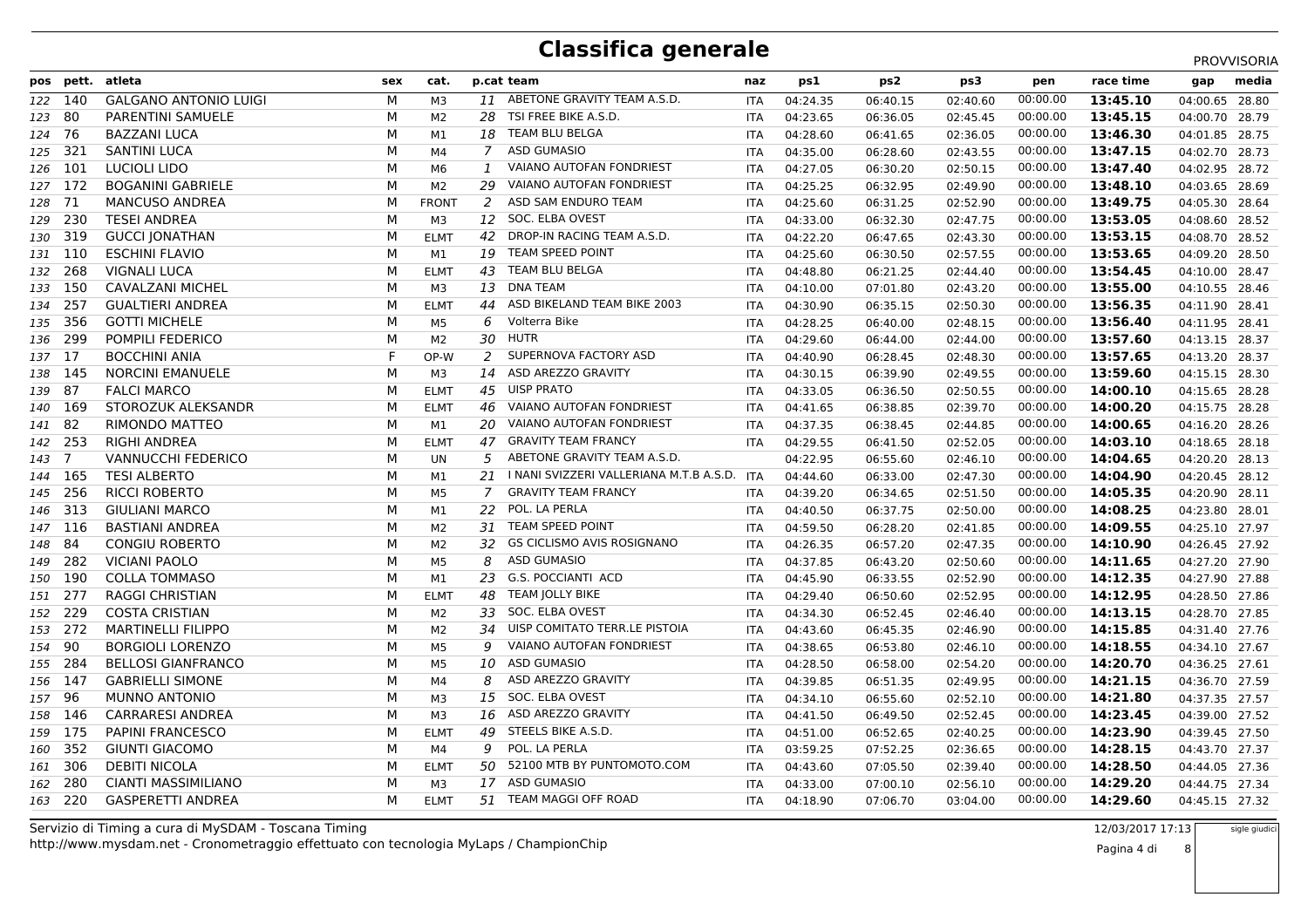PROVVISORIA

|         | pos pett. | atleta                                     | sex | cat.           |                | p.cat team                          | naz        | ps1      | ps2      | ps3      | pen      | race time | gap            | media |
|---------|-----------|--------------------------------------------|-----|----------------|----------------|-------------------------------------|------------|----------|----------|----------|----------|-----------|----------------|-------|
| 164 270 |           | <b>FONTANA MICHELE</b>                     | М   | M1             | 24             | TEAM BLU BELGA                      | <b>ITA</b> | 04:33.65 | 07:07.55 | 02:48.70 | 00:00.00 | 14:29.90  | 04:45.45 27.31 |       |
| 165     | - 301     | ROMOLINI ROBERTO                           | М   | <b>ELMT</b>    | 52             | <b>VAIANO AUTOFAN FONDRIEST</b>     | ITA        | 04:48.15 | 06:52.80 | 02:49.30 | 00:00.00 | 14:30.25  | 04:45.80 27.30 |       |
| 166 275 |           | <b>TOMEI WALTER</b>                        | M   | M <sub>2</sub> | 35             | TEAM JOLLY BIKE                     | <b>ITA</b> | 04:49.30 | 06:55.80 | 02:45.90 | 00:00.00 | 14:31.00  | 04:46.55 27.28 |       |
| 167 125 |           | <b>ANTONIELLO EMILIANO</b>                 | М   | M1             | 25             | TSI FREE BIKE A.S.D.                | <b>ITA</b> | 04:56.70 | 06:31.70 | 03:02.85 | 00:00.00 | 14:31.25  | 04:46.80 27.27 |       |
| 168     | 138       | TOMASINI ALESSANDRO                        | M   | M2             | 36             | ABETONE GRAVITY TEAM A.S.D.         | <b>ITA</b> | 04:42.30 | 06:58.85 | 02:50.60 | 00:00.00 | 14:31.75  | 04:47.30 27.26 |       |
| 169 103 |           | <b>LUMINI TOMMASO</b>                      | M   | M6             | 2              | ABETONE GRAVITY TEAM A.S.D.         | <b>ITA</b> | 04:36.20 | 06:53.20 | 03:03.25 | 00:00.00 | 14:32.65  | 04:48.20 27.23 |       |
| 170 108 |           | PASCALE LEONARDO                           | М   | <b>ELMT</b>    | 53             | TEAM SPEED POINT                    | ITA        | 04:23.25 | 07:25.70 | 02:45.90 | 00:00.00 | 14:34.85  | 04:50.40 27.16 |       |
| 171 15  |           | RAVAIOLI GAIA                              | F.  | OP-WPRO        | 1              | BIKE GARAGE SPEEDWHEELSAVONA        | <b>ITA</b> | 04:54.55 | 06:56.25 | 02:44.60 | 00:00.00 | 14:35.40  | 04:50.95 27.14 |       |
| 172 232 |           | <b>DINI MAURIZIO</b>                       | М   | M4             | 10             | SOC. ELBA OVEST                     | <b>ITA</b> | 04:46.85 | 06:55.85 | 02:52.70 | 00:00.00 | 14:35.40  | 04:50.95 27.14 |       |
| 173 298 |           | DEL SARTO SIMONE                           | М   | ΜЗ             | 18             | <b>HUTR</b>                         | ITA        | 04:37.20 | 06:57.10 | 03:01.60 | 00:00.00 | 14:35.90  | 04:51.45 27.13 |       |
| 174 70  |           | PONSICCHI ROBERTO                          | М   | M3             | 19             | <b>G.S. POCCIANTI ACD</b>           | <b>ITA</b> | 04:42.25 | 07:09.35 | 02:45.30 | 00:00.00 | 14:36.90  | 04:52.45 27.10 |       |
| 175 295 |           | <b>BORSI STEFANO</b>                       | М   | <b>ELMT</b>    | 54             | <b>UISP PRATO</b>                   | ITA        | 04:37.15 | 06:57.65 | 03:02.70 | 00:00.00 | 14:37.50  | 04:53.05 27.08 |       |
| 176 303 |           | <b>SCHIAFFINO MIRKO</b>                    | М   | ΜЗ             | 20             | PUNTOSPORT TEAM                     | ITA        | 04:41.80 | 07:06.45 | 02:49.40 | 00:00.00 | 14:37.65  | 04:53.20 27.07 |       |
| 177 249 |           | NOCCIOLINI NICOLA                          | M   | мз             | 21             | <b>HIMOD BIKE - 4 ELEMENTS</b>      | <b>ITA</b> | 04:37.55 | 07:13.50 | 02:47.00 | 00:00.00 | 14:38.05  | 04:53.60 27.06 |       |
| 178 221 |           | <b>CECCONI PAOLO</b>                       | М   | M3             |                | TEAM MAGGI OFF ROAD                 | <b>ITA</b> | 04:35.25 | 07:09.40 | 02:54.85 | 00:00.00 | 14:39.50  | 04:55.05 27.02 |       |
| 179 105 |           | LOMBARDI LEONARDO                          | М   | M1             | 26             | TSI FREE BIKE A.S.D.                | <b>ITA</b> | 04:41.10 | 06:58.10 | 03:00.30 | 00:00.00 | 14:39.50  | 04:55.05 27.02 |       |
| 180     | 93        | <b>GIUNTA SIMONE</b>                       | M   | мз             | 23             | ASD CM2                             | <b>ITA</b> | 05:07.00 | 06:46.70 | 02:46.65 | 00:00.00 | 14:40.35  | 04:55.90 26.99 |       |
| 181 197 |           | <b>COLOMBRITA MARCO</b>                    | М   | ΜЗ             | 24             | ASD SAM ENDURO TEAM                 | ITA        | 04:49.80 | 06:54.15 | 02:57.60 | 00:00.00 | 14:41.55  | 04:57.10 26.95 |       |
| 182 178 |           | SAVELLI SIMONE                             | M   | мз             | 25             | POTIFREERIDE                        | <b>ITA</b> | 04:44.00 | 06:51.65 | 03:06.25 | 00:00.00 | 14:41.90  | 04:57.45 26.94 |       |
| 183 111 |           | <b>FIUMALBI DARIO</b>                      | М   | M <sub>2</sub> | 37             | <b>TEAM SPEED POINT</b>             | <b>ITA</b> | 04:43.80 | 07:07.35 | 02:51.90 | 00:00.00 | 14:43.05  | 04:58.60 26.91 |       |
| 184 205 |           | <b>CHELLINI FRANCESCO</b>                  | М   | ΜЗ             | 26             | A.S.D. CICLOSPORT POGGIBONSI        | ITA        | 05:00.75 | 06:51.30 | 02:51.25 | 00:00.00 | 14:43.30  | 04:58.85 26.90 |       |
| 185 278 |           | <b>MUZZARELLI MARCO</b>                    | м   | M5             |                | 11 ASD GUMASIO                      | <b>ITA</b> | 04:35.50 | 07:13.30 | 02:56.05 | 00:00.00 | 14:44.85  | 05:00.40 26.85 |       |
| 186 360 |           | MAZZANTI ALBERTO MASSIMO<br><b>EDOARDO</b> | М   | M5             | 12             | TEAM MAGGI OFF ROAD                 | <b>ITA</b> | 04:36.20 | 06:44.00 | 03:06.10 | 00:20.00 | 14:46.30  | 05:01.85 26.81 |       |
| 187 14  |           | BONANNI FRANCESCA                          | F.  | OP-WPRO        | 2              | <b>TEAM SPEED POINT</b>             | ITA        | 04:45.75 | 07:06.70 | 02:53.90 | 00:00.00 | 14:46.35  | 05:01.90 26.81 |       |
| 188 238 |           | <b>REBOA FRANCESCO</b>                     | М   | <b>ELMT</b>    |                | 55 A.S.D. BIKE STORE MTB CAFE'      | <b>ITA</b> | 04:29.35 | 07:03.15 | 03:13.85 | 00:00.00 | 14:46.35  | 05:01.90 26.81 |       |
| 189 250 |           | PICCHIRILLI MATTEO                         | М   | <b>ELMT</b>    | 56             | ASD BIKELAND TEAM BIKE 2003         | <b>ITA</b> | 04:25.05 | 07:32.60 | 02:49.40 | 00:00.00 | 14:47.05  | 05:02.60 26.79 |       |
| 190 196 |           | MAZZARISI MASSIMILIANO                     | М   | мз             | 27             | ASD SAM ENDURO TEAM                 | ITA        | 04:45.30 | 07:00.75 | 03:01.50 | 00:00.00 | 14:47.55  | 05:03.10 26.77 |       |
| 191 300 |           | <b>BIGINI DAMIANO</b>                      | М   | M <sub>2</sub> | 38             | <b>HUTR</b>                         | <b>ITA</b> | 04:57.95 | 07:00.35 | 02:50.15 | 00:00.00 | 14:48.45  | 05:04.00 26.74 |       |
| 192 131 |           | <b>VARGIU ENRICO</b>                       | М   | M3             | 28             | TSI FREE BIKE A.S.D.                | <b>ITA</b> | 04:27.60 | 06:54.00 | 03:27.15 | 00:00.00 | 14:48.75  | 05:04.30 26.73 |       |
| 193     | - 255     | <b>BINDI MICHELE</b>                       | М   | M3             | 29             | <b>GRAVITY TEAM FRANCY</b>          | ITA        | 04:28.25 | 07:44.30 | 02:36.35 | 00:00.00 | 14:48.90  | 05:04.45 26.73 |       |
| 194     | 353       | <b>GUERRAZZI FRANCESCO</b>                 | M   | M4             | 11             | POL. LA PERLA                       | <b>ITA</b> | 04:53.35 | 07:03.25 | 02:55.75 | 00:00.00 | 14:52.35  | 05:07.90 26.63 |       |
| 195     | - 297     | <b>VERDINA ROBERTO</b>                     | М   | ΜЗ             | 30             | <b>HUTR</b>                         | <b>ITA</b> | 04:49.95 | 06:59.90 | 03:02.70 | 00:00.00 | 14:52.55  | 05:08.10 26.62 |       |
| 196 254 |           | <b>BENETTI ROCCO</b>                       | M   | M1             | 27             | <b>GRAVITY TEAM FRANCY</b>          | <b>ITA</b> | 04:45.90 | 07:10.60 | 02:56.40 | 00:00.00 | 14:52.90  | 05:08.45 26.61 |       |
| 197 244 |           | <b>FORASSIEPI DAVIDE</b>                   | М   | M4             | 12             | A.S.D. BIKE STORE MTB CAFE'         | <b>ITA</b> | 04:54.35 | 07:01.45 | 02:57.20 | 00:00.00 | 14:53.00  | 05:08.55 26.61 |       |
| 198 199 |           | PRATESI TOMMASO                            | М   | M4             | 13             | ASD SAM ENDURO TEAM                 | <b>ITA</b> | 04:59.90 | 06:59.60 | 02:54.50 | 00:00.00 | 14:54.00  | 05:09.55 26.58 |       |
| 199 233 |           | <b>COSTA LUCA</b>                          | M   | M <sub>4</sub> | 14             | SOC. ELBA OVEST                     | <b>ITA</b> | 04:43.20 | 07:13.55 | 02:57.30 | 00:00.00 | 14:54.05  | 05:09.60 26.58 |       |
| 200 106 |           | <b>MARIANI MAURIZIO</b>                    | М   | <b>FRONT</b>   | 3              | MTB CLUB SPOLETO                    | <b>ITA</b> | 04:33.50 | 07:22.00 | 02:59.00 | 00:00.00 | 14:54.50  | 05:10.05 26.56 |       |
| 201 338 |           | <b>CARNEVALI ENRICO</b>                    | М   | M5             | 13             | ASD AREZZO GRAVITY                  | ITA        | 04:53.75 | 07:05.65 | 02:55.40 | 00:00.00 | 14:54.80  | 05:10.35 26.55 |       |
| 202 112 |           | GHEZZANI JONATA                            | М   | <b>FRONT</b>   | $\overline{4}$ | <b>TEAM SPEED POINT</b>             | <b>ITA</b> | 05:02.40 | 06:47.95 | 03:05.90 | 00:00.00 | 14:56.25  | 05:11.80 26.51 |       |
| 203 160 |           | LUCCHI DIEGO                               | М   | M2             | 39             | TOSCANA TRACKS - CINGHIALI VERSILIA | <b>ITA</b> | 04:45.35 | 07:11.50 | 03:00.25 | 00:00.00 | 14:57.10  | 05:12.65       | 26.49 |
| 204 274 |           | <b>CERABINO SAVINO</b>                     | м   | ΜЗ             |                | 31 TEAM JOLLY BIKE                  | <b>ITA</b> | 04:39.30 | 07:20.20 | 02:58.50 | 00:00.00 | 14:58.00  | 05:13.55 26.46 |       |
|         |           |                                            |     |                |                |                                     |            |          |          |          |          |           |                |       |

http://www.mysdam.net - Cronometraggio effettuato con tecnologia MyLaps / ChampionChipServizio di Timing a cura di MySDAM - Toscana Timing 12/03/2017 17:13

Pagina 5 di 8sigle giudici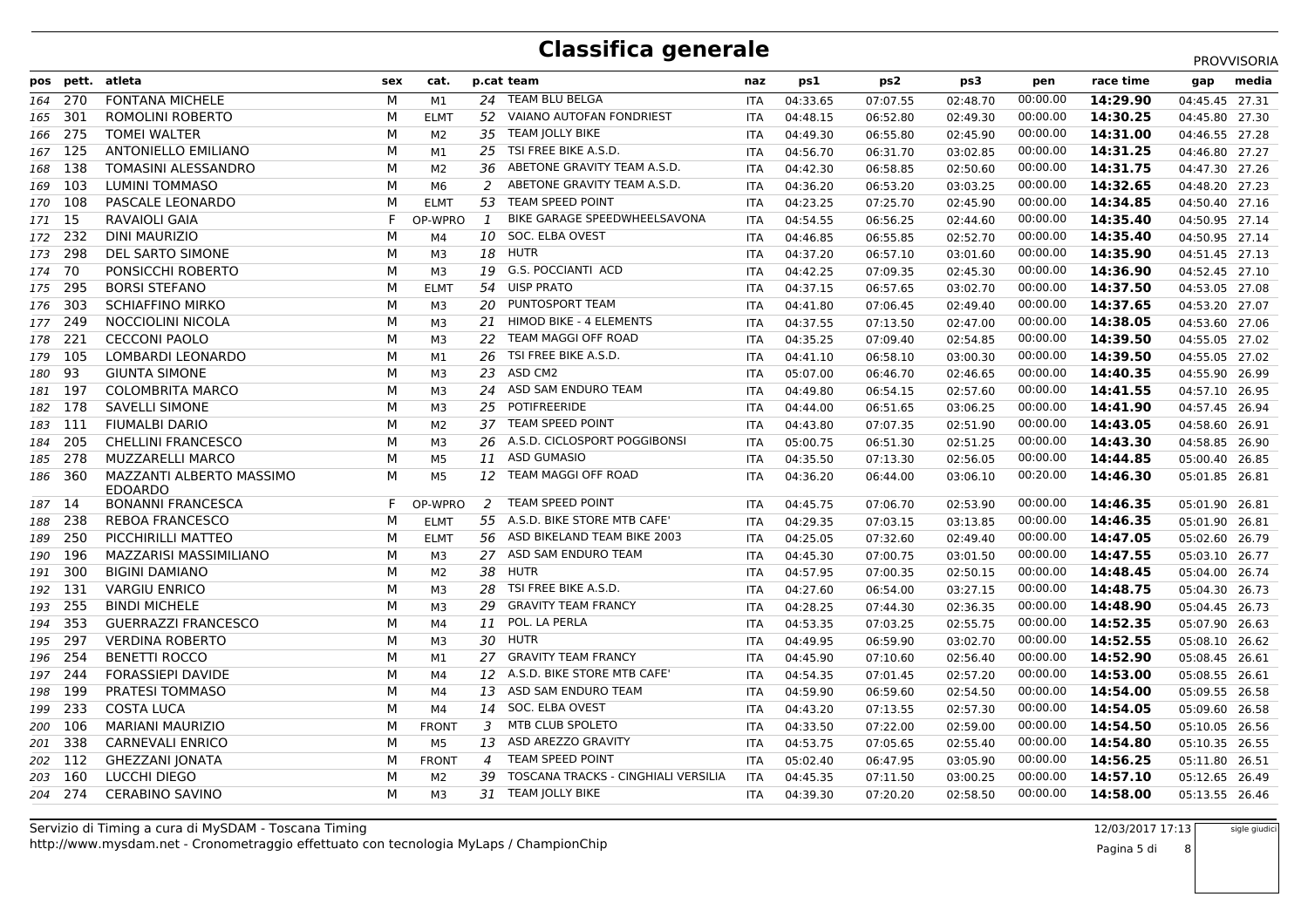|         |           |                             |     |                |                 |                                     |            |          |                 |          |          |           |                | PROVVISORIA |
|---------|-----------|-----------------------------|-----|----------------|-----------------|-------------------------------------|------------|----------|-----------------|----------|----------|-----------|----------------|-------------|
|         | pos pett. | atleta                      | sex | cat.           |                 | p.cat team                          | naz        | ps1      | ps <sub>2</sub> | ps3      | pen      | race time | gap            | media       |
|         | 205 215   | <b>MUSTO LORENZO</b>        | M   | M1             |                 | 28 BIKE BEAT A.S.D.                 | <b>ITA</b> | 04:53.15 | 07:12.80        | 02:55.90 | 00:00.00 | 15:01.85  | 05:17.40       | 26.35       |
|         | 206 123   | <b>GUERRI ALESSIO</b>       | М   | M <sub>2</sub> | 40              | I-MTB A.S.D.                        | <b>ITA</b> | 04:58.85 | 07:10.20        | 02:53.75 | 00:00.00 | 15:02.80  | 05:18.35 26.32 |             |
| 207 191 |           | DE CASTRO SIMONE            | M   | M3             |                 | 32 G.S. POCCIANTI ACD               | ITA        | 05:01.75 | 07:08.40        | 02:57.10 | 00:00.00 | 15:07.25  | 05:22.80       | 26.19       |
| 208 97  |           | PAOLETTI JURY PATRICK       | м   | M4             | 15 <sub>1</sub> | A.S.D. BIKE STORE MTB CAFE'         | <b>ITA</b> | 04:29.50 | 06:33.95        | 04:06.05 | 00:00.00 | 15:09.50  | 05:25.05 26.12 |             |
|         | 209 223   | <b>RAPINI DANIELE</b>       | М   | <b>ELMT</b>    | 57              | 52100 MTB BY PUNTOMOTO.COM          | <b>ITA</b> | 04:52.45 | 07:23.50        | 02:53.95 | 00:00.00 | 15:09.90  | 05:25.45 26.11 |             |
|         | 210 118   | CEI ALESSANDRO              | M   | M3             | 33              | <b>TEAM SPEED POINT</b>             | <b>ITA</b> | 04:54.75 | 07:04.10        | 03:12.35 | 00:00.00 | 15:11.20  | 05:26.75       | 26.08       |
| 211 207 |           | <b>CATALANI MATTEO</b>      | м   | M1             | 29              | A.S.D. CICLI ANTONELLI              | <b>ITA</b> | 05:18.25 | 07:06.10        | 02:47.75 | 00:00.00 | 15:12.10  | 05:27.65 26.05 |             |
| 212 211 |           | MARROCCHI TOMMASO           | M   | M1             | 30              | <b>G.S. POCCIANTI ACD</b>           | <b>ITA</b> | 04:44.90 | 07:35.75        | 02:51.50 | 00:00.00 | 15:12.15  | 05:27.70       | 26.05       |
|         | 213 174   | <b>FATTORI ANDREA</b>       | M   | <b>FRONT</b>   | 5               | VAIANO AUTOFAN FONDRIEST            | <b>ITA</b> | 04:47.60 | 07:03.15        | 03:12.95 | 00:10.00 | 15:13.70  | 05:29.25       | 26.00       |
|         | 214 162   | LORENZONI MASSIMILIANO      | М   | M4             | 16              | TOSCANA TRACKS - CINGHIALI VERSILIA | <b>ITA</b> | 04:50.00 | 07:24.30        | 03:00.20 | 00:00.00 | 15:14.50  | 05:30.05 25.98 |             |
|         | 215 359   | PALMIERINI WANIER           | м   | M3             | 34              | TOSCANA TRACKS - CINGHIALI VERSILIA | ITA        | 03:43.25 | 07:24.45        | 03:22.60 | 00:45.00 | 15:15.30  | 05:30.85 25.96 |             |
|         | 216 209   | <b>RAVELLI LUCA</b>         | м   | M <sub>2</sub> | 41              | <b>BIKE&amp;CO ASD</b>              | <b>ITA</b> | 04:49.65 | 07:19.50        | 03:06.90 | 00:00.00 | 15:16.05  | 05:31.60       | 25.94       |
| 217 6   |           | <b>VENTURI NADIR</b>        | М   | UN             | 6               | AV BIKE DEVINCI ASD                 | <b>ITA</b> | 07:09.15 | 05:41.95        | 02:25.20 | 00:00.00 | 15:16.30  | 05:31.85 25.93 |             |
|         | 218 213   | <b>ZANIERI FABIO</b>        | M   | <b>ELMT</b>    | 58              | BIKE BEAT A.S.D.                    | <b>ITA</b> | 05:02.20 | 07:27.25        | 02:51.10 | 00:00.00 | 15:20.55  | 05:36.10 25.81 |             |
|         | 219 222   | <b>MARIANI NIKO</b>         | M   | <b>ELMT</b>    | 59              | 52100 MTB BY PUNTOMOTO.COM          | <b>ITA</b> | 04:53.20 | 07:32.45        | 02:55.15 | 00:00.00 | 15:20.80  | 05:36.35 25.80 |             |
|         | 220 206   | PERUZZI GIULIO              | M   | M1             | 31              | A.S.D. ORBETELLO BIKETRIBE          | <b>ITA</b> | 04:55.65 | 07:29.65        | 02:55.70 | 00:00.00 | 15:21.00  | 05:36.55 25.80 |             |
|         | 221 316   | <b>FREGOSO NICCOLO</b>      | м   | M1             | 32              | DROP-IN RACING TEAM A.S.D.          | ITA        | 05:08.75 | 07:08.40        | 03:04.45 | 00:00.00 | 15:21.60  | 05:37.15 25.78 |             |
|         | 222 294   | <b>ROMANELLI MAURO</b>      | M   | M1             | 33              | <b>POTIFREERIDE</b>                 | <b>ITA</b> | 04:52.50 | 07:23.55        | 03:08.25 | 00:00.00 | 15:24.30  | 05:39.85 25.71 |             |
| 223 187 |           | SANI MASSIMILIANO           | M   | M3             |                 | 35 A.S.D. CICLI TADDEI              | ITA        | 05:22.65 | 07:13.85        | 02:49.55 | 00:00.00 | 15:26.05  | 05:41.60       | 25.66       |
|         | 224 192   | HU YOU YI                   | М   | M <sub>3</sub> | 36              | <b>G.S. POCCIANTI ACD</b>           | <b>CHN</b> | 05:04.90 | 07:12.05        | 03:10.75 | 00:00.00 | 15:27.70  | 05:43.25 25.61 |             |
|         | 225 157   | <b>GAZZERI GIORGIO</b>      | М   | <b>ELMT</b>    | 60              | M6G BIKESTORE RACING TEAM           | <b>ITA</b> | 05:10.55 | 07:06.25        | 03:12.25 | 00:00.00 | 15:29.05  | 05:44.60       | 25.57       |
|         | 226 234   | <b>GALEAZZI NICCOLINO</b>   | м   | M5             | 14              | SOC. ELBA OVEST                     | ITA        | 04:56.70 | 07:33.05        | 02:59.90 | 00:00.00 | 15:29.65  | 05:45.20       | 25.56       |
|         | 227 122   | <b>MAGNANI GIACOMO</b>      | м   | M1             | 34              | I-MTB A.S.D.                        | <b>ITA</b> | 05:05.35 | 07:22.25        | 03:03.25 | 00:00.00 | 15:30.85  | 05:46.40 25.53 |             |
|         | 228 188   | <b>ZAMBELLI GAT ATTILIO</b> | M   | M4             |                 | 17 A.S.D. CICLI TADDEI              | <b>ITA</b> | 04:53.50 | 07:48.85        | 02:48.95 | 00:00.00 | 15:31.30  | 05:46.85 25.51 |             |
| 229     | 308       | <b>CIEPIELA KRYSZTOF</b>    | М   | M2             | 42              | <b>TESSERA GIORNALIERA</b>          | ITA        | 05:12.05 | 07:13.50        | 03:06.45 | 00:00.00 | 15:32.00  | 05:47.55       | 25.49       |
|         | 230 129   | <b>GIUNTINI ENRICO</b>      | М   | M <sub>2</sub> | 43              | TSI FREE BIKE A.S.D.                | <b>ITA</b> | 04:52.05 | 07:21.60        | 03:18.65 | 00:00.00 | 15:32.30  | 05:47.85 25.49 |             |
|         | 231 288   | <b>INNOCENTI MARCO</b>      | М   | M1             | 35              | <b>ASD GUMASIO</b>                  | <b>ITA</b> | 04:36.45 | 07:40.40        | 03:16.05 | 00:00.00 | 15:32.90  | 05:48.45 25.47 |             |
| 232 95  |           | <b>BALESTRIERI ANDREA</b>   | м   | M <sub>2</sub> | 44              | TSI FREE BIKE A.S.D.                | <b>ITA</b> | 04:59.95 | 07:30.60        | 03:02.35 | 00:00.00 | 15:32.90  | 05:48.45       | 25.47       |
|         | 233 302   | <b>GALLO ROBERTO</b>        | M   | M5             | 15              | ALSIUM BIKE TEAM                    | <b>ITA</b> | 05:04.60 | 07:26.25        | 03:02.50 | 00:00.00 | 15:33.35  | 05:48.90 25.46 |             |
|         | 234 262   | PIERONI CRISTIAN            | M   | M1             | 36              | ASD CM2                             | <b>ITA</b> | 05:01.60 | 07:33.10        | 03:01.35 | 00:00.00 | 15:36.05  | 05:51.60 25.38 |             |
|         | 235 151   | <b>SALVADORI JURI</b>       | М   | M <sub>3</sub> | 37              | <b>DNA TEAM</b>                     | <b>ITA</b> | 04:57.50 | 07:41.90        | 02:57.90 | 00:00.00 | 15:37.30  | 05:52.85       | 25.35       |
|         | 236 185   | <b>CENNINI MAURO</b>        | M   | M7             | $\mathbf{1}$    | <b>CICLISSIMO BIKE TEAM</b>         | <b>ITA</b> | 05:16.40 | 07:19.85        | 03:01.95 | 00:00.00 | 15:38.20  | 05:53.75 25.33 |             |
|         | 237 195   | <b>TOMA DIEGO</b>           | м   | M1             | 37              | ASD SAM ENDURO TEAM                 | ITA        | 04:58.90 | 07:37.20        | 03:02.25 | 00:00.00 | 15:38.35  | 05:53.90 25.32 |             |
|         | 238 243   | NIGIOTTI MICHELE            | M   | M <sub>3</sub> | 38              | A.S.D. BIKE STORE MTB CAFE'         | <b>ITA</b> | 05:04.40 | 07:37.10        | 02:58.40 | 00:00.00 | 15:39.90  | 05:55.45 25.28 |             |
|         | 239 189   | <b>MAFFI ALESSANDRO</b>     | м   | M <sub>5</sub> | 16              | A.S.D. CICLI TADDEI                 | ITA        | 05:12.20 | 07:29.20        | 02:59.20 | 00:00.00 | 15:40.60  | 05:56.15 25.26 |             |
| 240 267 |           | <b>MUSA EMANUELE</b>        | М   | M1             | 38              | TEAM BLU BELGA                      | <b>ITA</b> | 04:54.00 | 07:48.75        | 02:59.55 | 00:00.00 | 15:42.30  | 05:57.85 25.21 |             |
|         | 241 264   | <b>MORICONI GABRIELE</b>    | M   | <b>ELMT</b>    | 61              | A.S.D. MONKEY RACING TEAM           | <b>ITA</b> | 05:10.30 | 07:17.30        | 03:16.25 | 00:00.00 | 15:43.85  | 05:59.40 25.17 |             |
|         | 242 318   | <b>VANNUCCI RAFFAELE</b>    | М   | M2             | 45              | DROP-IN RACING TEAM A.S.D.          | <b>ITA</b> | 05:12.10 | 07:24.85        | 03:07.80 | 00:00.00 | 15:44.75  | 06:00.30 25.15 |             |
|         | 243 304   | <b>MORELLI LUIGI</b>        | М   | M4             | 18              | A.S.D. SIX INCH                     | <b>ITA</b> | 05:19.95 | 07:24.00        | 03:00.85 | 00:00.00 | 15:44.80  | 06:00.35 25.15 |             |
|         | 244 100   | NICCOLINI FEDERICO          | M   | M1             | 39              | A.S.D. CICLOSPORT POGGIBONSI        | <b>ITA</b> | 04:56.10 | 07:36.05        | 03:13.90 | 00:00.00 | 15:46.05  | 06:01.60       | 25.11       |
|         | 245 214   | <b>CHINI RICCARDO</b>       | М   | <b>IMT</b>     | 3               | BIKE BEAT A.S.D.                    | <b>ITA</b> | 04:54.90 | 07:37.45        | 03:17.95 | 00:00.00 | 15:50.30  | 06:05.85       | 25.00       |
| 246 13  |           | <b>LOZZI LUCA</b>           | м   | JU             | 3               | <b>BIKUS</b>                        | <b>ITA</b> | 04:50.00 | 07:44.90        | 03:15.50 | 00:00.00 | 15:50.40  | 06:05.95 25.00 |             |
|         |           |                             |     |                |                 |                                     |            |          |                 |          |          |           |                |             |

http://www.mysdam.net - Cronometraggio effettuato con tecnologia MyLaps / ChampionChipServizio di Timing a cura di MySDAM - Toscana Timing 12/03/2017 17:13

 8sigle giudici

Pagina 6 di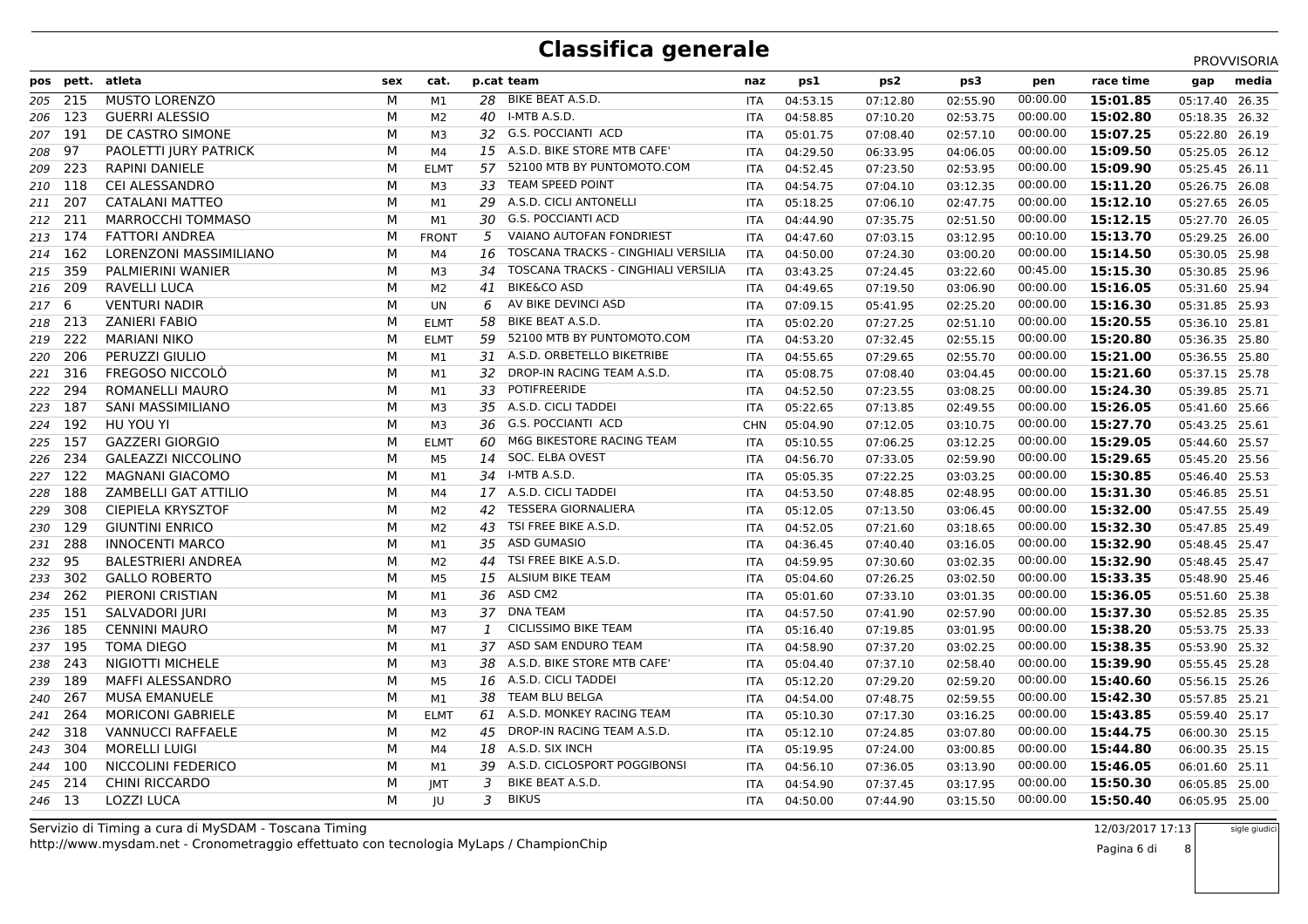PROVVISORIA

|         |       | pos pett. atleta               | sex | cat.           |                  | p.cat team                               | naz        | ps1      | ps2      | ps3      | pen      | race time | gap            | media |
|---------|-------|--------------------------------|-----|----------------|------------------|------------------------------------------|------------|----------|----------|----------|----------|-----------|----------------|-------|
| 247 126 |       | <b>MASCIA SIMONE</b>           | М   | <b>FRONT</b>   | 6                | TSI FREE BIKE A.S.D.                     | ITA        | 05:14.55 | 07:22.70 | 03:13.55 | 00:00.00 | 15:50.80  | 06:06.35 24.99 |       |
| 248     | 216   | <b>BUGETTI FRANCESCO</b>       | М   | M <sub>2</sub> | 46               | <b>BIKE BEAT A.S.D.</b>                  | ITA        | 05:02.85 | 07:50.55 | 02:58.20 | 00:00.00 | 15:51.60  | 06:07.15       | 24.97 |
| 249     | 200   | <b>BRUNO MARCO</b>             | М   | M <sub>4</sub> | 19               | ASD SAM ENDURO TEAM                      | ITA        | 05:28.30 | 07:21.90 | 03:03.85 | 00:00.00 | 15:54.05  | 06:09.60       | 24.90 |
| 250     | 260   | ROSSI ALESSANDRO               | M   | M <sub>2</sub> | 47               | ASD CM2                                  | <b>ITA</b> | 05:01.65 | 07:47.00 | 03:08.80 | 00:00.00 | 15:57.45  | 06:13.00       | 24.82 |
| 251 235 |       | <b>IORI FILIPPO</b>            | M   | <b>ELMT</b>    | 62               | <b>BIKUS</b>                             | <b>ITA</b> | 04:55.55 | 07:23.90 | 03:39.15 | 00:00.00 | 15:58.60  | 06:14.15       | 24.79 |
| 252 164 |       | <b>GIUNTOLI RICCARDO</b>       | M   | M2             | 48               | I NANI SVIZZERI VALLERIANA M.T.B A.S.D.  | <b>ITA</b> | 05:00.90 | 07:54.55 | 03:08.65 | 00:00.00 | 16:04.10  | 06:19.65       | 24.64 |
| 253 279 |       | <b>CINOTTI ENRICO</b>          | M   | M3             | 39               | <b>ASD GUMASIO</b>                       | <b>ITA</b> | 04:50.00 | 08:08.00 | 03:06.95 | 00:00.00 | 16:04.95  | 06:20.50 24.62 |       |
| 254     | -61   | <b>GIANNINI SIMONE</b>         | М   | <b>ELMT</b>    | 63               | TEAM MAGGI OFF ROAD                      | ITA        | 07:24.10 | 06:13.50 | 02:27.75 | 00:00.00 | 16:05.35  | 06:20.90       | 24.61 |
| 255     | 218   | <b>BENEDETTI STEFANO</b>       | M   | <b>ELMT</b>    | 64               | TEAM MAGGI OFF ROAD                      | <b>ITA</b> | 05:09.40 | 07:47.55 | 03:10.45 | 00:00.00 | 16:07.40  | 06:22.95       | 24.56 |
| 256 117 |       | DEL ROSSO LUCA                 | M   | M3             | 40               | <b>TEAM SPEED POINT</b>                  | <b>ITA</b> | 05:14.70 | 07:46.90 | 03:11.15 | 00:00.00 | 16:12.75  | 06:28.30       | 24.43 |
| 257 217 |       | AVALLONE LODOVICO              | М   | <b>ELMT</b>    | 65               | TEAM MAGGI OFF ROAD                      | ITA        | 05:12.45 | 07:49.45 | 03:12.85 | 00:00.00 | 16:14.75  | 06:30.30 24.38 |       |
| 258 273 |       | <b>FORNARI ANDREA</b>          | М   | M4             | 20               | <b>TEAM JOLLY BIKE</b>                   | ITA        | 05:28.15 | 07:45.70 | 03:03.50 | 00:00.00 | 16:17.35  | 06:32.90       | 24.31 |
| 259 142 |       | MORETTI ANDREA                 | М   | <b>FRONT</b>   | 7                | ASD AREZZO GRAVITY                       | ITA        | 04:52.40 | 08:08.80 | 03:20.30 | 00:00.00 | 16:21.50  | 06:37.05       | 24.21 |
| 260     | -236  | DI RONZA SIMONE                | М   | <b>ELMT</b>    | 66               | <b>BIKUS</b>                             | ITA        | 05:22.10 | 07:50.50 | 03:12.75 | 00:00.00 | 16:25.35  | 06:40.90 24.11 |       |
| 261     | 296   | <b>DAVI' LUCA</b>              | M   | <b>ELMT</b>    | 67               | <b>UISP PRATO</b>                        | ITA        | 05:18.55 | 07:56.15 | 03:10.75 | 00:00.00 | 16:25.45  | 06:41.00 24.11 |       |
| 262     | - 152 | PAMPALONI ALESSANDRO           | M   | M4             | 21               | <b>DNA TEAM</b>                          | <b>ITA</b> | 05:17.20 | 07:59.75 | 03:12.15 | 00:00.00 | 16:29.10  | 06:44.65       | 24.02 |
| 263     | -271  | <b>MAGNANI MASSIMO</b>         | M   | M3             |                  | 41 TEAM BLU BELGA                        | <b>ITA</b> | 05:16.80 | 07:59.20 | 03:03.65 | 00:10.00 | 16:29.65  | 06:45.20 24.01 |       |
| 264     | 246   | <b>BERNARDINI LUCA</b>         | M   | <b>ELMT</b>    | 68               | HIMOD BIKE - 4 ELEMENTS                  | <b>ITA</b> | 04:41.90 | 08:35.45 | 03:17.20 | 00:00.00 | 16:34.55  | 06:50.10 23.89 |       |
| 265     | - 141 | <b>TISI GRAZIANO</b>           | M   | M4             | 22               | ABETONE GRAVITY TEAM A.S.D.              | <b>ITA</b> | 05:27.00 | 07:52.40 | 03:19.45 | 00:00.00 | 16:38.85  | 06:54.40 23.79 |       |
| 266 182 |       | PACISCOPI ROSA NICCOLO'        | M   | <b>ELMT</b>    | 69               | <b>G.S. POCCIANTI ACD</b>                | ITA        | 05:09.85 | 06:30.00 | 02:47.40 | 02:15.00 | 16:42.25  | 06:57.80       | 23.71 |
| 267     | 226   | <b>GUERRINI TEO</b>            | M   | <b>IMT</b>     | $\boldsymbol{A}$ | 52100 MTB BY PUNTOMOTO.COM               | <b>ITA</b> | 05:32.50 | 08:03.00 | 03:17.10 | 00:00.00 | 16:52.60  | 07:08.15 23.46 |       |
| 268     | 161   | PRETARI ALESSIO                | М   | M3             | 42               | TOSCANA TRACKS - CINGHIALI VERSILIA      | ITA        | 05:38.80 | 08:10.95 | 03:14.85 | 00:00.00 | 17:04.60  | 07:20.15 23.19 |       |
| 269     | 120   | <b>TALOCCHINI FEDERICO</b>     | M   | <b>ELMT</b>    | 70               | I-MTB A.S.D.                             | <b>ITA</b> | 05:38.65 | 08:18.30 | 03:09.25 | 00:00.00 | 17:06.20  | 07:21.75       | 23.15 |
| 270 154 |       | PIZZONIA DIEGO                 | M   | M3             | 43               | M6G BIKESTORE RACING TEAM                | <b>ITA</b> | 05:28.75 | 08:25.55 | 03:15.30 | 00:00.00 | 17:09.60  | 07:25.15 23.08 |       |
| 271 210 |       | <b>GOGGI RINALDO FRANCESCO</b> | М   | M2             | 49               | <b>TESSERA GIORNALIERA</b>               | ITA        | 05:11.85 | 08:48.50 | 03:11.45 | 00:00.00 | 17:11.80  | 07:27.35 23.03 |       |
| 272 171 |       | <b>TASSI DANIELE</b>           | М   | M1             | 40               | VAIANO AUTOFAN FONDRIEST                 | ITA        | 05:21.10 | 08:32.40 | 03:23.10 | 00:00.00 | 17:16.60  | 07:32.15 22.92 |       |
| 273 128 |       | <b>ELIA FABIO</b>              | М   | M <sub>2</sub> | 50               | TSI FREE BIKE A.S.D.                     | ITA        | 05:33.75 | 08:36.00 | 03:10.45 | 00:00.00 | 17:20.20  | 07:35.75 22.84 |       |
| 274 290 |       | <b>MACJON KACPER</b>           | М   | <b>ELMT</b>    |                  | 71 A.S.D. BICIDAMONTAGNA.COM             | POL        | 03:53.85 | 10:17.95 | 02:27.80 | 00:45.00 | 17:24.60  | 07:40.15 22.75 |       |
| 275 247 |       | <b>ZAZZERI MIRKO</b>           | М   | M2             | 51               | HIMOD BIKE - 4 ELEMENTS                  | <b>ITA</b> | 08:11.15 | 06:34.00 | 02:43.20 | 00:00.00 | 17:28.35  | 07:43.90 22.66 |       |
| 276 181 |       | <b>FALCINI LEONARDO</b>        | M   | M4             | 23               | A.S.D. ENERGIA PROPOSTE DI BENESSERE ITA |            | 06:26.10 | 07:55.30 | 03:08.85 | 00:00.00 | 17:30.25  | 07:45.80       | 22.62 |
| 277 184 |       | <b>TERIACA IGOR</b>            | M   | M2             |                  | 52 MORELLO'S BROTHERS ASD                | <b>ITA</b> | 06:00.70 | 08:09.00 | 03:23.45 | 00:00.00 | 17:33.15  | 07:48.70 22.56 |       |
| 278     | 311   | PIPPUCCI DARIO                 | M   | <b>IMT</b>     | 5                | I-MTB A.S.D.                             | <b>ITA</b> | 05:14.45 | 08:53.00 | 03:38.40 | 00:00.00 | 17:45.85  | 08:01.40 22.29 |       |
| 279 276 |       | PETRINI MICHELE                | M   | <b>ELMT</b>    | 72               | TEAM JOLLY BIKE                          | <b>ITA</b> | 07:55.60 | 06:58.80 | 02:57.70 | 00:00.00 | 17:52.10  | 08:07.65 22.16 |       |
| 280 193 |       | <b>FARSETTI ANDREA</b>         | М   | <b>ELMT</b>    | 73               | ASD SAM ENDURO TEAM                      | ITA        | 05:37.60 | 08:48.30 | 03:28.25 | 00:00.00 | 17:54.15  | 08:09.70 22.12 |       |
| 281 167 |       | <b>FAGGI FILIPPO</b>           | M   | <b>ELMT</b>    | 74               | VAIANO AUTOFAN FONDRIEST                 | ITA        | 05:57.75 | 08:23.80 | 03:39.60 | 00:00.00 | 18:01.15  | 08:16.70 21.98 |       |
| 282 357 |       | PERLINI NICOLA                 | М   | <b>ELMT</b>    | 75               | Volterra Bike                            | ITA        | 06:33.60 | 08:18.90 | 03:20.20 | 00:00.00 | 18:12.70  | 08:28.25 21.74 |       |
| 283     | - 227 | RANUCCI MARIO                  | M   | <b>FRONT</b>   | 8                | <b>BIKESTORE RACING TEAM</b>             | <b>ITA</b> | 06:01.69 | 08:42.80 | 03:35.80 | 00:00.00 | 18:20.29  | 08:35.84       | 21.59 |
| 284 198 |       | DRAGHI MASSIMILIANO            | М   | M4             | 24               | ASD SAM ENDURO TEAM                      | ITA        | 05:58.00 | 08:36.70 | 03:54.45 | 00:00.00 | 18:29.15  | 08:44.70 21.42 |       |
| 285 224 |       | <b>RAPINI ROBERTO</b>          | М   | M5             | 17               | 52100 MTB BY PUNTOMOTO.COM               | ITA        | 05:57.85 | 09:03.55 | 03:34.80 | 00:00.00 | 18:36.20  | 08:51.75 21.29 |       |
| 286 289 |       | <b>AVDULI BRENALDI</b>         | М   | <b>ELMT</b>    | 76               | VAIANO AUTOFAN FONDRIEST                 | ALB        | 09:22.50 | 06:38.65 | 02:54.10 | 00:00.00 | 18:55.25  | 09:10.80       | 20.93 |
| 287 292 |       | <b>CIOFINI ANDREA</b>          | M   | M3             | 44               | <b>POTIFREERIDE</b>                      | <b>ITA</b> | 05:28.05 | 09:43.90 | 03:49.00 | 00:00.00 | 19:00.95  | 09:16.50       | 20.82 |
| 288 18  |       | <b>DADDI STEPHANIE LEE</b>     | F   | OP-W           | 3                | I-MTB A.S.D.                             | <b>ITA</b> | 06:22.85 | 08:58.80 | 03:56.25 | 00:00.00 | 19:17.90  | 09:33.45 20.52 |       |
|         |       |                                |     |                |                  |                                          |            |          |          |          |          |           |                |       |

http://www.mysdam.net - Cronometraggio effettuato con tecnologia MyLaps / ChampionChipServizio di Timing a cura di MySDAM - Toscana Timing 12/03/2017 17:13

 8sigle giudici

Pagina 7 di